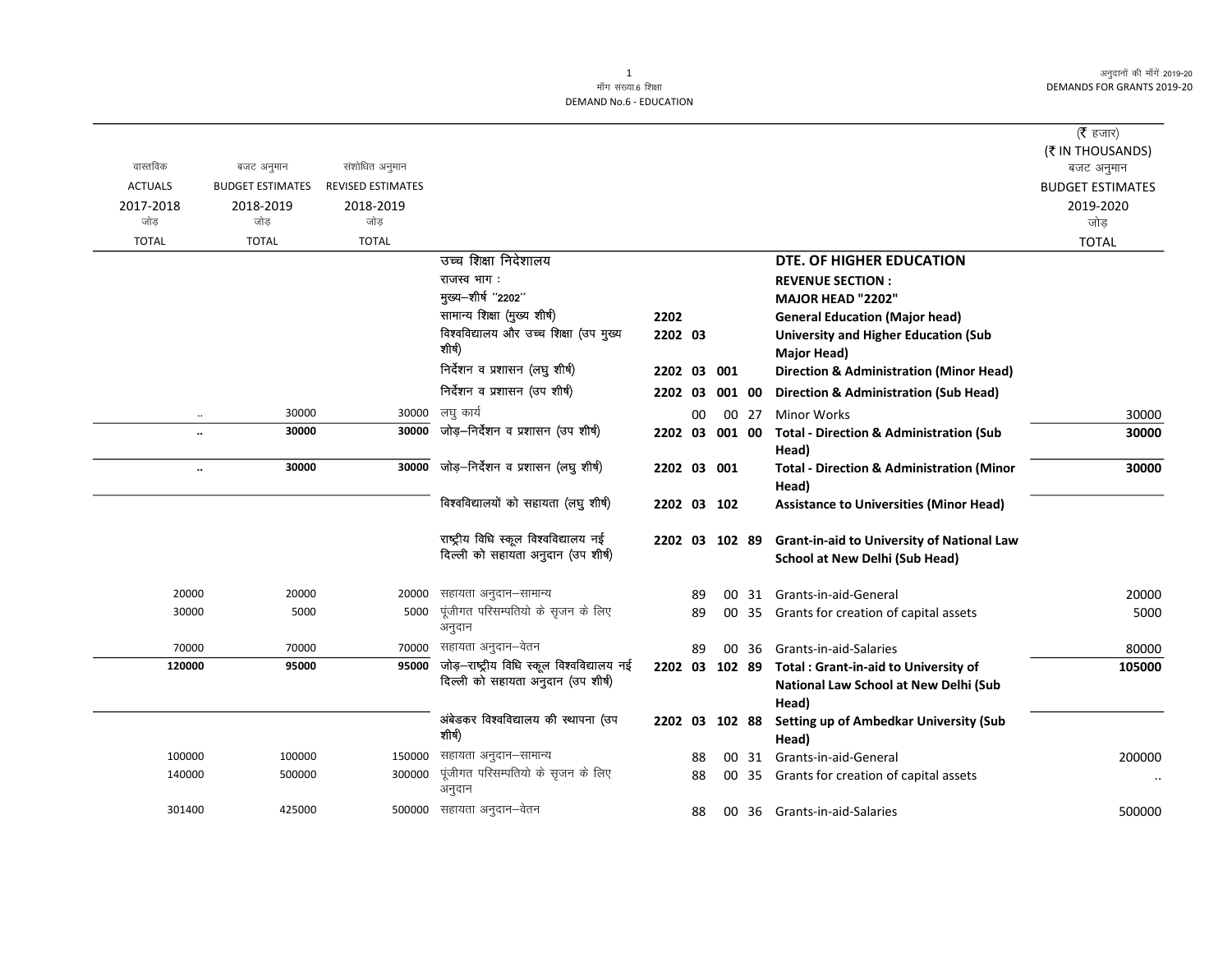$\overline{\phantom{0}}$ 

DEMAND No.6 - EDUCATION

|                      |                         |                          |                                                           |                |    |                |       |                                                                     | ( $\bar{\tau}$ हजार)           |
|----------------------|-------------------------|--------------------------|-----------------------------------------------------------|----------------|----|----------------|-------|---------------------------------------------------------------------|--------------------------------|
| वास्तविक             | बजट अनुमान              | संशोधित अनुमान           |                                                           |                |    |                |       |                                                                     | (₹ IN THOUSANDS)<br>बजट अनुमान |
| <b>ACTUALS</b>       | <b>BUDGET ESTIMATES</b> | <b>REVISED ESTIMATES</b> |                                                           |                |    |                |       |                                                                     | <b>BUDGET ESTIMATES</b>        |
| 2017-2018            | 2018-2019               | 2018-2019                |                                                           |                |    |                |       |                                                                     | 2019-2020                      |
| जोड                  | जोड                     | जोड                      |                                                           |                |    |                |       |                                                                     | जोड                            |
| <b>TOTAL</b>         | <b>TOTAL</b>            | <b>TOTAL</b>             |                                                           |                |    |                |       |                                                                     | <b>TOTAL</b>                   |
| 541400               | 1025000                 | 950000                   | जोड़—अंबेडकर विश्वविद्यालय की स्थापना                     |                |    |                |       | 2202 03 102 88 Total - Setting up of Ambedkar University            | 700000                         |
|                      |                         |                          | (उप शीर्ष)                                                |                |    |                |       | (Sub Head)                                                          |                                |
|                      |                         |                          | बाल्यावस्था देखभाल केंन्द्र के लिए                        |                |    | 2202 03 102 87 |       | <b>GIA to Ambedkar University for Early</b>                         |                                |
|                      |                         |                          | अम्बेडकर विश्वविद्यालय के लिए सहायता<br>अनुदान (उप शीर्ष) |                |    |                |       | <b>Childhood Care Centre (Sub Head)</b>                             |                                |
| 10000                | 30000                   | 20000                    | सहायता अनुदान–सामान्य                                     |                | 87 |                | 00 31 | Grants-in-aid-General                                               | 20000                          |
| 10000                | 30000                   | 20000                    | जोड़—बाल्यावस्था देखभाल केंन्द्र के लिए                   |                |    |                |       | 2202 03 102 87 Total - GIA to Ambedkar University for               | 20000                          |
|                      |                         |                          | अम्बेडकर विश्वविद्यालय के लिए सहायता<br>अनुदान (उप शीर्ष) |                |    |                |       | <b>Early Childhood Care Centre (Sub Head)</b>                       |                                |
|                      |                         |                          | दिल्ली शिक्षाक विश्वविद्यालय (उप शीर्ष)                   |                |    |                |       | 2202 03 102 86 Delhi Teacher's University (Sub Head)                |                                |
| $\cdot$ .            |                         |                          | सहायता अनुदान–सामान्य                                     |                | 86 |                |       | 00 31 Grants-in-aid-General                                         | 50000                          |
| $\ddot{\phantom{a}}$ | $\ddot{\phantom{a}}$    |                          | जोड़-दिल्ली शिक्षाक विश्वविद्यालय (उप<br>शीर्ष)           |                |    |                |       | 2202 03 102 86 Total - Delhi Teacher's University (Sub<br>Head)     | 50000                          |
| 671400               | 1150000                 | 1065000                  | जोड़–विश्वविद्यालयों को सहायता (लघु शीर्ष)                | 2202 03 102    |    |                |       | <b>Total - Assistance to Universities (Minor</b><br>Head)           | 875000                         |
|                      |                         |                          | गैर सरकारी कालेजों को सहायता (लघु<br>शीर्ष)               | 2202 03 104    |    |                |       | <b>Assistance to Non Government Colleges</b><br>(Minor Head)        |                                |
|                      |                         |                          | डिग्री कालेजों को सहायता अनुदान (उप<br>शीर्ष)             | 2202 03 104 81 |    |                |       | <b>Grant-in-aid to Degree Colleges (Sub Head)</b>                   |                                |
| 100000               | 90000                   | 90000                    | सहायता अनुदान–सामान्य                                     |                | 81 |                |       | 00 31 Grants-in-aid-General                                         | 90000                          |
| $\ddot{\phantom{a}}$ | 50000                   | 50000                    | पूंजीगत परिसम्पतियो के सृजन के लिए                        |                | 81 |                |       | 00 35 Grants for creation of capital assets                         | 50000                          |
|                      |                         |                          | अनुदान                                                    |                |    |                |       |                                                                     |                                |
| 2000000              | 2000000                 | 2000000                  | सहायता अनुदान–वेतन                                        |                | 81 |                | 00 36 | Grants-in-aid-Salaries                                              | 2500000                        |
| 2100000              | 2140000                 | 2140000                  | जोड़– डिग्री कालेजों को सहायता अनुदान<br>(उप शीर्ष)       |                |    |                |       | 2202 03 104 81 Total: Grant-in-aid to Degree Colleges<br>(Sub Head) | 2640000                        |
|                      |                         |                          | कॉलेज जाने वाली छात्राओं के लिए                           |                |    | 2202 03 104 76 |       | Grant-in-aid to colleges for construction of                        |                                |
|                      |                         |                          | छात्रावास निर्माण हेतु महाविद्यालयों को                   |                |    |                |       | hostels for college going girls students                            |                                |
|                      |                         |                          | सहायता अनुदान (उप शीर्ष)                                  |                |    |                |       | (Sub Head)                                                          |                                |
| 6000                 | 10000                   | 10000                    | पूंजीगत परिसम्पतियो के सृजन के लिए<br>अनुदान              |                | 76 |                | 00 35 | Grants for creation of capital assets                               | 10000                          |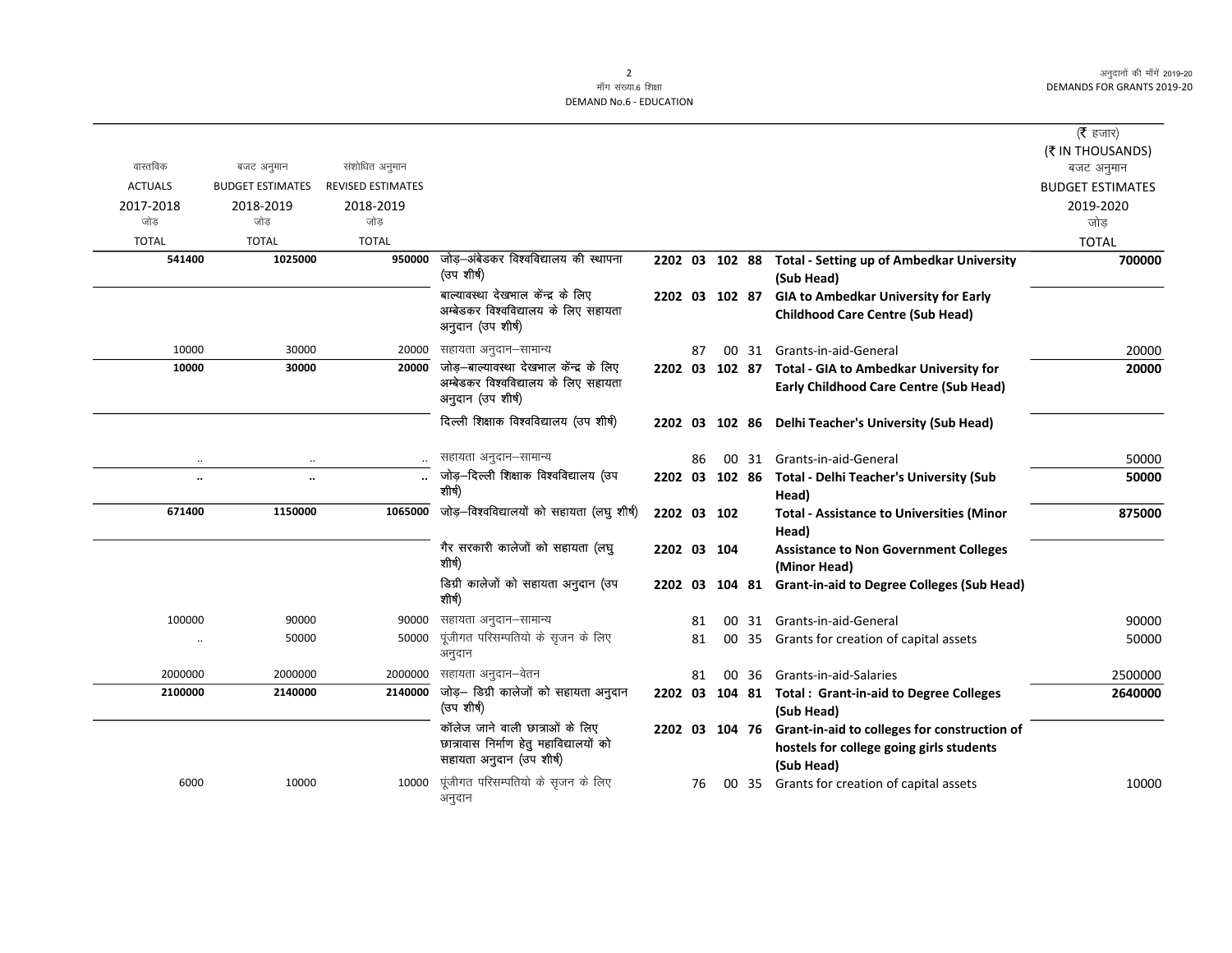$\overline{\phantom{0}}$ 

## DEMAND No.6 - EDUCATION

| वास्तविक         | बजट अनुमान              | संशोधित अनुमान           |                                                                                                             |                |    |                |       |                                                                                                                | ( $\bar{\tau}$ हजार)<br>(₹ IN THOUSANDS)<br>बजट अनुमान |
|------------------|-------------------------|--------------------------|-------------------------------------------------------------------------------------------------------------|----------------|----|----------------|-------|----------------------------------------------------------------------------------------------------------------|--------------------------------------------------------|
| <b>ACTUALS</b>   | <b>BUDGET ESTIMATES</b> | <b>REVISED ESTIMATES</b> |                                                                                                             |                |    |                |       |                                                                                                                | <b>BUDGET ESTIMATES</b>                                |
| 2017-2018<br>जोड | 2018-2019<br>जोड        | 2018-2019<br>जोड         |                                                                                                             |                |    |                |       |                                                                                                                | 2019-2020<br>जोड़                                      |
| <b>TOTAL</b>     | <b>TOTAL</b>            | <b>TOTAL</b>             |                                                                                                             |                |    |                |       |                                                                                                                | <b>TOTAL</b>                                           |
| 6000             | 10000                   | 10000                    | जोड़-कॉलेज जाने वाली छात्राओं के लिए<br>छात्रावास निर्माण हेतु महाविद्यालयों को<br>सहायता अनुदान (उप शीर्ष) | 2202 03 104 76 |    |                |       | Total : Grant-in-aid to colleges for<br>construction of hostels for college going<br>girls students (Sub Head) | 10000                                                  |
| 2106000          | 2150000                 | 2150000                  | जोड़-गैर सरकारी कालेजों को सहायता<br>(लघु शीर्ष)                                                            | 2202 03 104    |    |                |       | <b>Total - Assistance to Non Government</b><br><b>Colleges (Minor Head)</b>                                    | 2650000                                                |
|                  |                         |                          | उच्च शिक्षा संस्थान (लघु शीर्ष)                                                                             | 2202 03 112    |    |                |       | Institutes of Higher Learning (Minor Head)                                                                     |                                                        |
|                  |                         |                          | दिल्ली धरोहर, अनुसंधान एवं प्रबंधन<br>संस्थान (उप शीर्ष)                                                    | 2202 03        |    | 112 89         |       | Delhi Institute of Heritage, Research &<br><b>Management (Sub Head)</b>                                        |                                                        |
| 3500             | 1000                    | 3000                     | सहायता अनुदान–सामान्य                                                                                       |                | 89 |                |       | 00 31 Grants-in-aid-General                                                                                    | 4000                                                   |
| 500              | 1000                    | 1000                     | पूंजीगत परिसम्पतियो के सृजन के लिए<br>अनुदान                                                                |                | 89 |                | 00 35 | Grants for creation of capital assets                                                                          | 1000                                                   |
| 19184            | 23000                   | 23000                    | सहायता अनुदान–वेतन                                                                                          |                | 89 |                | 00 36 | Grants-in-aid-Salaries                                                                                         | 25000                                                  |
| 23184            | 25000                   | 27000                    | जोड़- दिल्ली धरोहर,अनुसंधान एवं प्रबंधन<br>संस्थान (उप शीर्ष)                                               |                |    | 2202 03 112 89 |       | Total: Delhi Institute of Heritage,<br><b>Research &amp; Management (Sub Head)</b>                             | 30000                                                  |
| $\ddotsc$        | 100000                  | 10000                    | राष्ट्रीय उच्चतर शिक्षा अभियान (सी.एस.एस)<br>(उप शीर्ष)                                                     |                | 87 |                | 00 42 | Rsthtriya Uchtar Skisha Abhiyan (CSS) (Sub<br>Head)                                                            | 50000                                                  |
|                  | 50000                   |                          | 10000 राष्ट्रीय उच्चतर शिक्षा अभियान (राज्य अंश)<br>(उप शीर्ष)                                              |                | 86 |                | 00 42 | Rsthtriya Uchtar Skisha Abhiyan (State<br>Share) (Sub Head)                                                    | 50000                                                  |
|                  |                         |                          | दिल्ली उच्च शिक्षा गारंटी योजना (उप शीर्ष)                                                                  | 2202 03 112 85 |    |                |       | <b>Delhi Higher Education Gurantee Scheme</b><br>(Sub Head)                                                    |                                                        |
| 50000            | 50000                   |                          | अन्य प्रभार                                                                                                 |                | 85 |                | 00 50 | <b>Other Charges</b>                                                                                           | 100                                                    |
| 50000            | 50000                   |                          | जोड़- दिल्ली उच्च शिक्षा गारंटी योजना<br>(उप शीर्ष)                                                         | 2202 03 112 85 |    |                |       | <b>Total - Delhi Higher Education Gurantee</b><br><b>Scheme (Sub Head)</b>                                     | 100                                                    |
| 73184            | 225000                  | 47000                    | जोड़-उच्च शिक्षा संस्थान (लघु शीर्ष)                                                                        | 2202 03 112    |    |                |       | <b>Total - Institutes of Higher Learning (Minor</b><br>Head)                                                   | 130100                                                 |
|                  |                         |                          | अनूसुचित जातियों के लिए विशेष घटक<br>योजना (लघु शीर्ष)                                                      | 2202 03 789    |    |                |       | <b>Special Component Plan for Scheduled</b><br><b>Castes (Minor Head)</b>                                      |                                                        |
|                  |                         |                          | डिग्री कालेजों को सहायता अनुदान (एस.सी.<br>एस.पी) (उप शीर्ष)                                                | 2202 03        |    | 789 99         |       | Grant-in aid to Degree Colleges (SCSP)<br>(Sub Head)                                                           |                                                        |
| 47800            | 80000                   |                          | 80000 सहायता अनुदान–वेतन                                                                                    |                | 99 |                | 00 36 | Grants-in-aid-Salaries                                                                                         | 80000                                                  |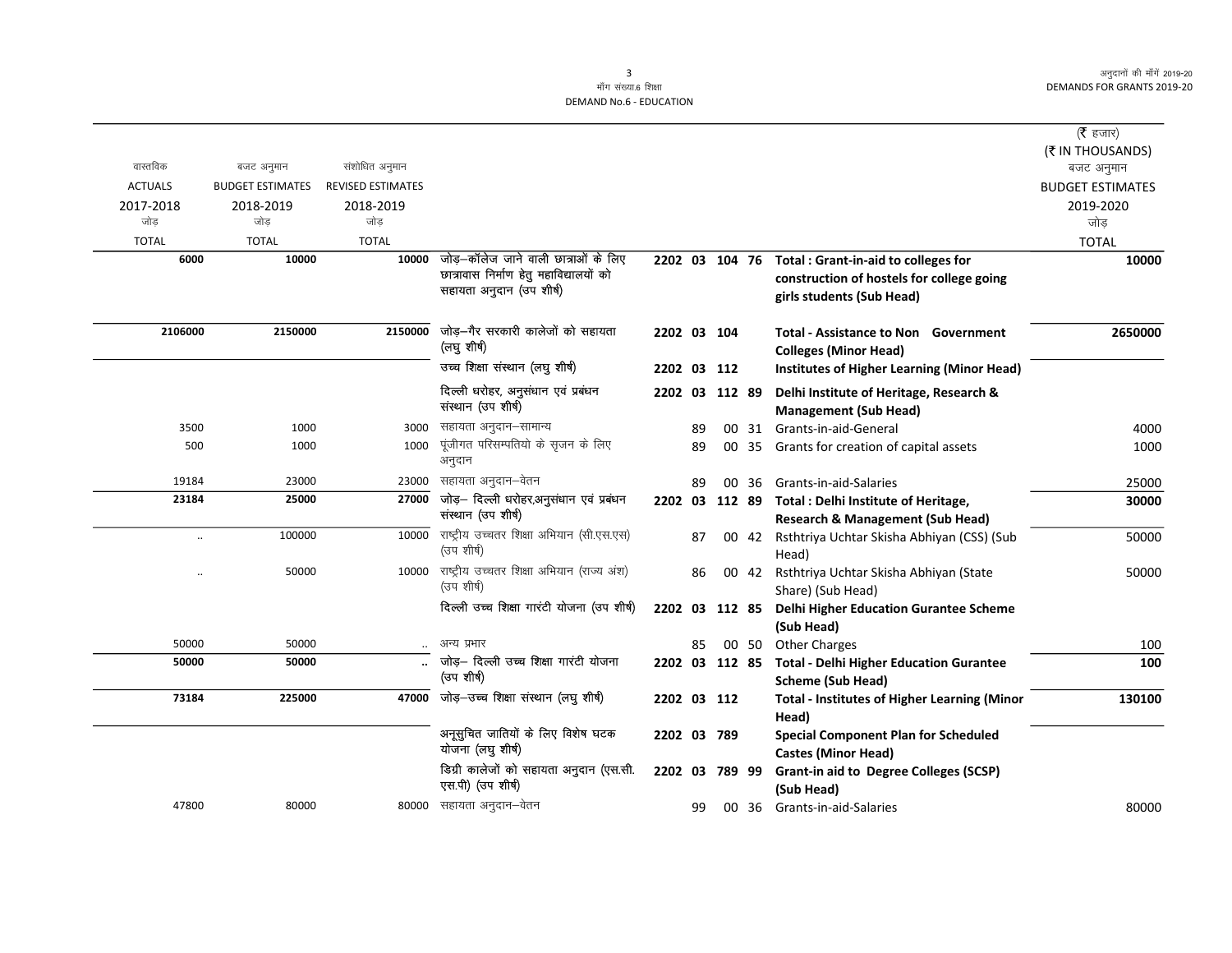माँग संख्या.6 शिक्षा **DEMAND No.6 - EDUCATION** 

|                      |                         |                          |                                                                   |                |    |        |       |                                                                                   | ( $\bar{\tau}$ हजार)           |
|----------------------|-------------------------|--------------------------|-------------------------------------------------------------------|----------------|----|--------|-------|-----------------------------------------------------------------------------------|--------------------------------|
| वास्तविक             | बजट अनुमान              | संशोधित अनुमान           |                                                                   |                |    |        |       |                                                                                   | (₹ IN THOUSANDS)<br>बजट अनुमान |
| <b>ACTUALS</b>       | <b>BUDGET ESTIMATES</b> | <b>REVISED ESTIMATES</b> |                                                                   |                |    |        |       |                                                                                   | <b>BUDGET ESTIMATES</b>        |
| 2017-2018            | 2018-2019               | 2018-2019                |                                                                   |                |    |        |       |                                                                                   | 2019-2020                      |
| जोड                  | जोड                     | जोड                      |                                                                   |                |    |        |       |                                                                                   | जोड                            |
| <b>TOTAL</b>         | <b>TOTAL</b>            | <b>TOTAL</b>             |                                                                   |                |    |        |       |                                                                                   | <b>TOTAL</b>                   |
| 47800                | 80000                   | 80000                    | जोड़– डिग्री कालेजों को सहायता अनुदान<br>(एस.सी.एस.पी) (उप शीर्ष) | 2202 03 789 99 |    |        |       | <b>Total: Grant-in aid to Degree Colleges</b>                                     | 80000                          |
|                      |                         |                          | जोड़—अनूसुचित जातियों के लिए विशेष                                |                |    |        |       | (SCSP)(Sub Head)                                                                  |                                |
| 47800                | 80000                   | 80000                    | घटक योजना (लघु शीर्ष)                                             | 2202 03 789    |    |        |       | <b>Total - Special Component Plan for</b><br><b>Scheduled Castes (Minor Head)</b> | 80000                          |
|                      |                         |                          | अन्य व्यय (लघु शीर्ष)                                             | 2202 03 800    |    |        |       | <b>Other Expenditure (Minor Head)</b>                                             |                                |
|                      |                         |                          | निर्देशन व प्रशासन (उप शीर्ष)                                     | 2202 03        |    | 800 87 |       | <b>Direction &amp; Administration (Sub Head)</b>                                  |                                |
|                      |                         |                          | उच्च शिक्षा निदेशालय                                              |                | 87 | 90     |       | <b>Directorate of Higher Education</b>                                            |                                |
| 19576                | 25000                   | 30330                    | वेतन                                                              |                | 87 |        | 90 01 | <b>Salaries</b>                                                                   | 31980                          |
| 3070                 | 5000                    | 2400                     | मजदूरी                                                            |                | 87 |        | 90 02 | Wages                                                                             | 2600                           |
| 973                  | 600                     | 800                      | चिकित्सा उपचार                                                    |                | 87 |        | 90 06 | <b>Medical Treatment</b>                                                          | 500                            |
| 94                   | 30                      | 200                      | घरेलू यात्रा व्यय                                                 |                | 87 |        | 90 11 | <b>Domestic Travel Expenses</b>                                                   | 50                             |
| $\ddot{\phantom{a}}$ | 100                     |                          | विदेशी यात्रा व्यय                                                |                | 87 |        |       | 90 12 Foreign Travel Expenses                                                     | 100                            |
| 2041                 | 2200                    | 3200                     | कार्यालय व्यय                                                     |                | 87 |        |       | 90 13 Office Expenses                                                             | 3000                           |
|                      | 170                     | 170                      | अन्य प्रशासनिक व्यय                                               |                | 87 | 90     | 20    | <b>Other Administrative Expenses</b>                                              | 170                            |
| $\ddot{\phantom{a}}$ | 100                     | 100                      | विज्ञापन व प्रचार                                                 |                | 87 |        | 90 26 | Advertisement & Publicity                                                         | 100                            |
| 138                  | 1800                    | 1800                     | व्यावसायिक सेवायें                                                |                | 87 | 90     | 28    | <b>Professional Services</b>                                                      | 500                            |
|                      |                         |                          | अन्य प्रभार                                                       |                | 87 |        | 90 50 | <b>Other Charges</b>                                                              |                                |
| 25892                | 35000                   | 39000                    | जोड़- उच्च शिक्षा निदेशालय                                        |                | 87 | 90     |       | <b>Total - Directorate of Higher Education</b>                                    | 39000                          |
|                      |                         |                          | राजकीय महाविधालयों में मेघावी छात्रों को<br>पुरस्कार              |                | 87 | 98     |       | Award for meritorius students in Govt.<br>colleges                                |                                |
| 210                  | 500                     | 500                      | इनाम                                                              |                | 87 |        | 98 05 | Rewards                                                                           | 500                            |
| 210                  | 500                     | 500                      | जोड़— राजकीय महाविधालयों में मेघावी<br>छात्रों को पुरस्कार        |                | 87 | 98     |       | Total - Award for meritorius students in<br>Govt. colleges                        | 500                            |
|                      |                         |                          | विश्वविधालय कालेजो में खेलकूद सुविधाओं<br>को प्रोत्साहन           |                | 87 | 97     |       | Promotion of sports facilities in university<br>colleges                          |                                |
| 4173                 | 5000                    | 5000                     | आपूर्ति और सामग्री                                                |                | 87 |        | 97 21 | Supplies & Materials                                                              | 5000                           |
| 4173                 | 5000                    | 5000                     | जोड़- विश्वविधालय कालेजो में खेलकूद                               |                | 87 | 97     |       | Total - Promotion of sports facilities in                                         | 5000                           |
|                      |                         |                          | सुविधाओं को प्रोत्साहन                                            |                |    |        |       | university colleges                                                               |                                |
|                      |                         |                          | महाविद्यालय प्रवक्ताओं के लिए पुरस्कार                            |                | 87 | 95     |       | Award for college lecturers                                                       |                                |
| 1900                 | 5000                    | 5000 इनाम                |                                                                   |                | 87 |        | 95 05 | Rewards                                                                           | 5000                           |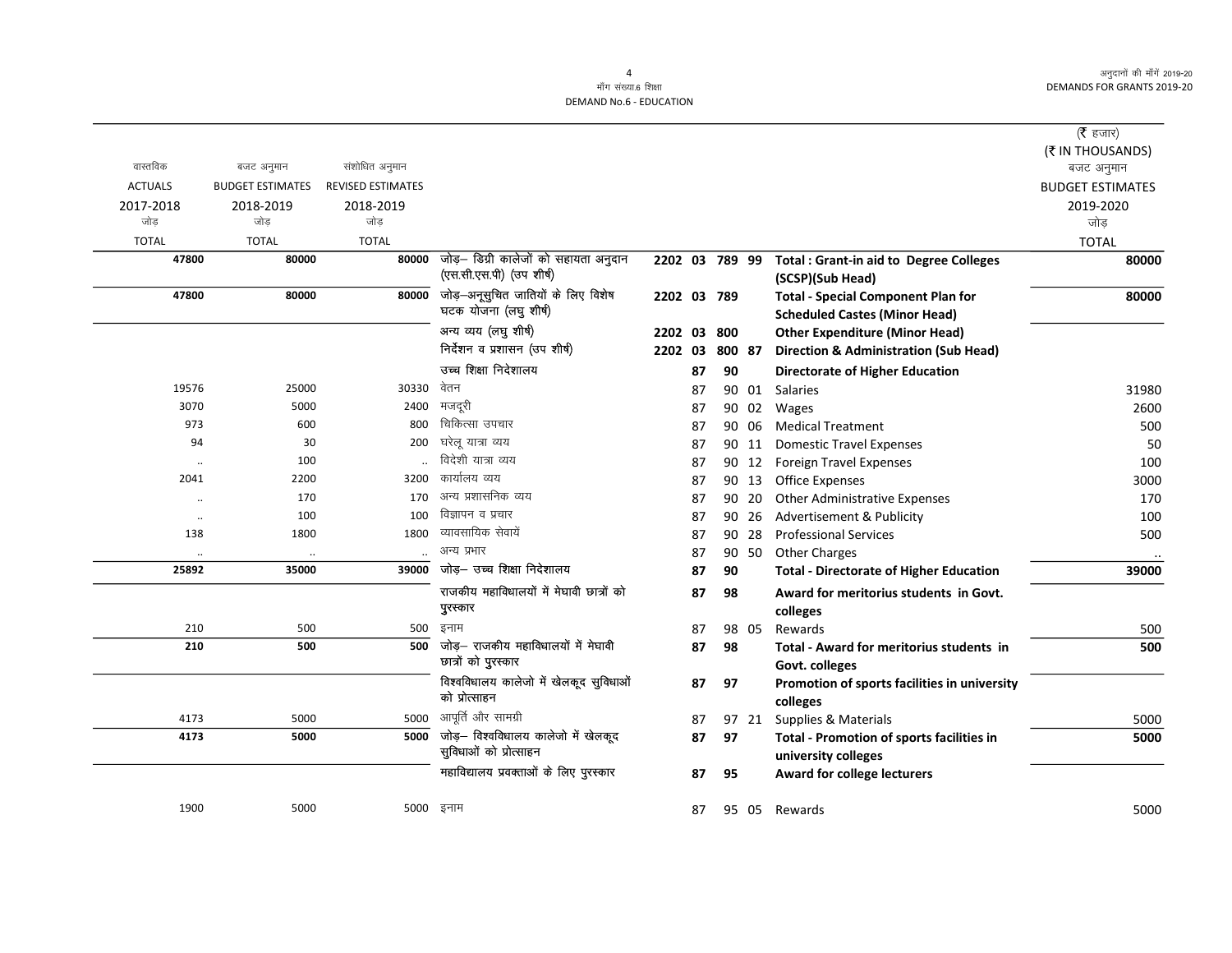DEMAND No.6 - EDUCATION

|                      |                         |                          |                                                                          |                |    |        |       |                                                                                                                      | (रै हजार)               |
|----------------------|-------------------------|--------------------------|--------------------------------------------------------------------------|----------------|----|--------|-------|----------------------------------------------------------------------------------------------------------------------|-------------------------|
|                      |                         |                          |                                                                          |                |    |        |       |                                                                                                                      | (₹ IN THOUSANDS)        |
| वास्तविक             | बजट अनुमान              | संशोधित अनुमान           |                                                                          |                |    |        |       |                                                                                                                      | बजट अनुमान              |
| <b>ACTUALS</b>       | <b>BUDGET ESTIMATES</b> | <b>REVISED ESTIMATES</b> |                                                                          |                |    |        |       |                                                                                                                      | <b>BUDGET ESTIMATES</b> |
| 2017-2018            | 2018-2019<br>जोड        | 2018-2019                |                                                                          |                |    |        |       |                                                                                                                      | 2019-2020               |
| जोड                  |                         | जोड                      |                                                                          |                |    |        |       |                                                                                                                      | जोड                     |
| <b>TOTAL</b><br>1900 | <b>TOTAL</b><br>5000    | <b>TOTAL</b><br>5000     | जोड़— महाविद्यालय प्रवक्ताओं के लिए                                      |                | 87 |        |       |                                                                                                                      | <b>TOTAL</b>            |
|                      |                         |                          | पुरस्कार                                                                 |                |    | 95     |       | <b>Total - Award for college lecturers</b>                                                                           | 5000                    |
|                      |                         |                          | आर्थिक रूप से कमजोर वर्ग के छात्रों को<br>वित्तीय सहायता                 |                | 87 | 94     |       | <b>Financial assistance for students of</b><br>economically weaker sections                                          |                         |
| $\ddotsc$            | 500                     | 500                      | छात्रवृति एवं वजीफा                                                      |                | 87 |        | 94 34 | Scholarship & Stipend                                                                                                | 400                     |
| $\ddotsc$            | 500                     | 500                      | जोड़– आर्थिक रूप से कमजोर वर्ग के<br>छात्रों को वित्तीय सहायता           |                | 87 | 94     |       | <b>Total - Financial assistance for students of</b><br>economically weaker sections                                  | 400                     |
| 32175                | 46000                   | 50000                    | जोड़- निर्देशन व प्रशासन (उप शीर्ष)                                      | 2202 03        |    | 800 87 |       | <b>Total - Direction &amp; Administration (Sub</b><br>Head)                                                          | 49900                   |
|                      |                         |                          | नए शिक्षा प्रयोग का अध्ययन (उप शीर्ष)                                    | 2202 03        |    | 800 86 |       | <b>Study of New Education Experiment (Sub</b><br>Head)                                                               |                         |
| $\ddotsc$            | 10000                   | 10000                    | अन्य प्रभार                                                              |                | 86 |        | 00 50 | <b>Other Charges</b>                                                                                                 | 15000                   |
| $\ldots$             | 10000                   |                          | 10000 जोड़- नए शिक्षा प्रयोग का अध्ययन (उप<br>शीर्ष)                     | 2202 03        |    | 800 86 |       | <b>Total - Study of New Education Experiment</b><br>(Sub Head)                                                       | 15000                   |
|                      |                         |                          | छात्रों के लिए उद्यमिता विकास कार्यक्रम<br>(उच्च शिक्षा) (उप शीर्ष)      | 2202 03 800 85 |    |        |       | <b>Entrepreneurship Development</b><br><b>Programme for Students (Higher</b><br><b>Education) (Sub Head)</b>         |                         |
| $\ddotsc$            | $\ddotsc$               |                          | अन्य प्रभार                                                              |                | 85 |        | 00 50 | <b>Other Charges</b>                                                                                                 | 15000                   |
| $\ldots$             | $\cdot$                 |                          | जोड़—छात्रों के लिए उद्यमिता विकास<br>कार्यक्रम (उच्च शिक्षा) (उप शीर्ष) | 2202 03 800 85 |    |        |       | <b>Total - Entrepreneurship Development</b><br><b>Programme for Students (Higher</b><br><b>Education) (Sub Head)</b> | 15000                   |
| 32175                | 56000                   | 60000                    | जोड़- अन्य व्यय (लघु शीर्ष)                                              | 2202 03 800    |    |        |       | <b>Total - Other Expenditure (Minor Head)</b>                                                                        | 79900                   |
| 2930559              | 3691000                 | 3432000                  | जोड़- विश्वविद्यालय और उच्च शिक्षा (उप<br>मुख्य शीर्ष)                   | 2202 03        |    |        |       | <b>Total - University and Higher Education</b><br>(Sub Major Head)                                                   | 3845000                 |
| 2930559              | 3691000                 | 3432000                  | जोड़-मुख्य शीर्ष "2202"                                                  | 2202           |    |        |       | TOTAL - MAJOR HEAD"2202"                                                                                             | 3845000                 |
| 2930559              | 3691000                 | 3432000                  | जोड़–राजस्व भाग                                                          |                |    |        |       | <b>TOTAL - REVENUE SECTION</b>                                                                                       | 3845000                 |
|                      |                         |                          | पूंजी भाग:                                                               |                |    |        |       | <b>CAPITAL SECTION:</b>                                                                                              |                         |
|                      |                         |                          | मुख्य शीर्ष "4202"                                                       |                |    |        |       | MAJOR HEAD "4202"                                                                                                    |                         |